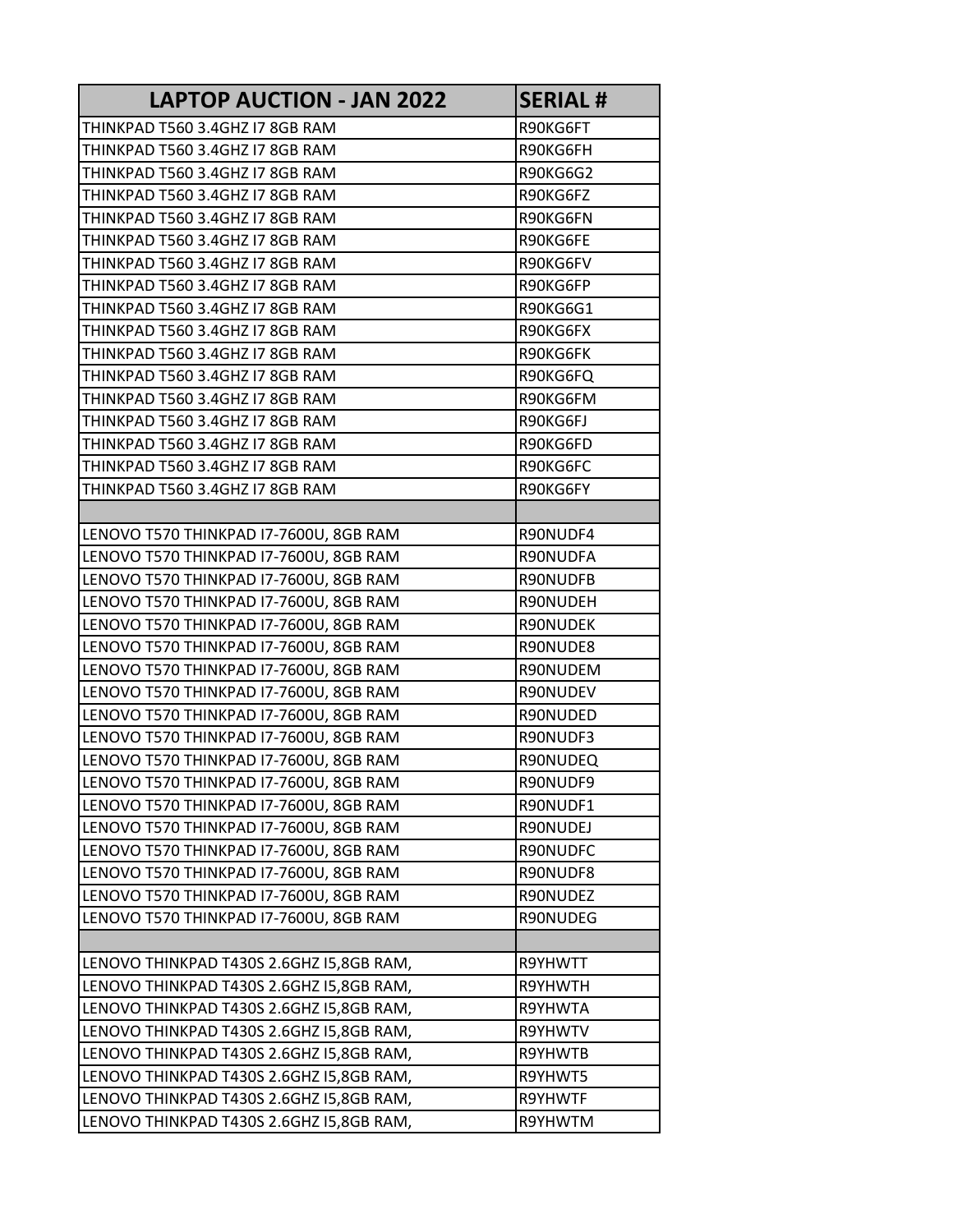| LENOVO THINKPAD T430S 2.6GHZ I5,8GB RAM,           | <b>R9YHWTK</b> |
|----------------------------------------------------|----------------|
| LENOVO THINKPAD T430S 2.6GHZ I5,8GB RAM,           | R9YHWTC        |
|                                                    |                |
| THINKPAD T450 2.9GHZ I5 8GB RAM                    | PC06GSK0       |
| THINKPAD T450 2.9GHZ I5 8GB RAM                    | PC06GSJX       |
| THINKPAD T450 2.9GHZ I5 8GB RAM                    | PC06GSJW       |
|                                                    |                |
| THINKPAD T440P 8GB MEM                             | PC000D4S       |
| THINKPAD T440P 8GB MEM                             | PC000DUB       |
| THINKPAD T440P 8GM MEM                             | PC000DU6       |
| THINKPAD T440P 8GB MEM                             | PC000DUF       |
|                                                    |                |
| X1 CARBON GEN 4,17 3.4,16GB,512SSD,14"             | R90LZGUJ       |
| X1 CARBON GEN 4,17 3.4,16GB,512SSD,14"             | R90LZGUE       |
|                                                    |                |
| LENOVO THINKPAD T420 CORE I5, 6GB RAM,             | R9P4LDL        |
| LENOVO THINKPAD T420S, INTEL CORE I5 2520M 2.5 GHZ | R9D80KN        |
|                                                    |                |
| LENOVO THINKPAD X1 CORE 17/2.8GHZ,8GB RAM          | R9NG6CR        |
| LENOVO THINKPAD X1 CORE 17/2.8GHZ,8GB RAM          | R9NG6CT        |
|                                                    |                |
| LENOVO THINKPAD X1 CARBON 2.90GHZ,                 | 90GLXA1        |
| LENOVO THINKPAD X1 CARBON 2.90GHZ,                 | 90GLXA2        |
|                                                    |                |
| THINKPAD T60P CORE2DUO T7400 2.16 GHZ 2GB MEM      | L3BF149        |
|                                                    |                |
| LENOVO THINKPAD T410S, INTEL CORE I5 520M 2.4 GHZ  | R87K4KL        |
| LENOVO THINKPAD T410S, INTEL CORE I5 520M 2.4 GHZ  | LR14486        |
|                                                    |                |
| LENOVO THINKPAD HELIX CORE 17, WIN8, 8GM,          | R9ZE20Z        |
| LENOVO THINKPAD HELIX CORE 17, WIN8, 8GM,          | R9ZE1ZD        |
| LENOVO THINKPAD HELIX CORE 17, WIN8, 8GM,          | GGGGGG         |
|                                                    |                |
| LENOVO THINKPAD T430S 2.6GHZ I5,8GB RAM            | R9YHWTG        |
| LENOVO THINKPAD T430S 2.6GHZ I5,8GB RAM            | R9YHWT6        |
|                                                    |                |
| LENOVO THINKPAD T420 CORE I5, 6GB RAM              | R9P4LDM        |
| LENOVO THINKPAD T420 CORE I5, 6GB RAM              | R9P4LDN        |
| LENOVO THINKPAD T420S, INTEL CORE I5               | R9D80DB        |
|                                                    |                |
| THINKPAD T440P 8GM MEM                             | PC000DTW       |
| THINKPAD T440P 8GM MEM                             | PC000DTX       |
| THINKPAD T440P 8GM MEM                             | PC000DU0       |
|                                                    |                |
| X1 CARBON GEN 4,17 3.4,16GB                        | R90LZGUK       |
| X1 CARBON GEN 4,17 3.4,16GB,                       | R90LZGUM       |
|                                                    |                |